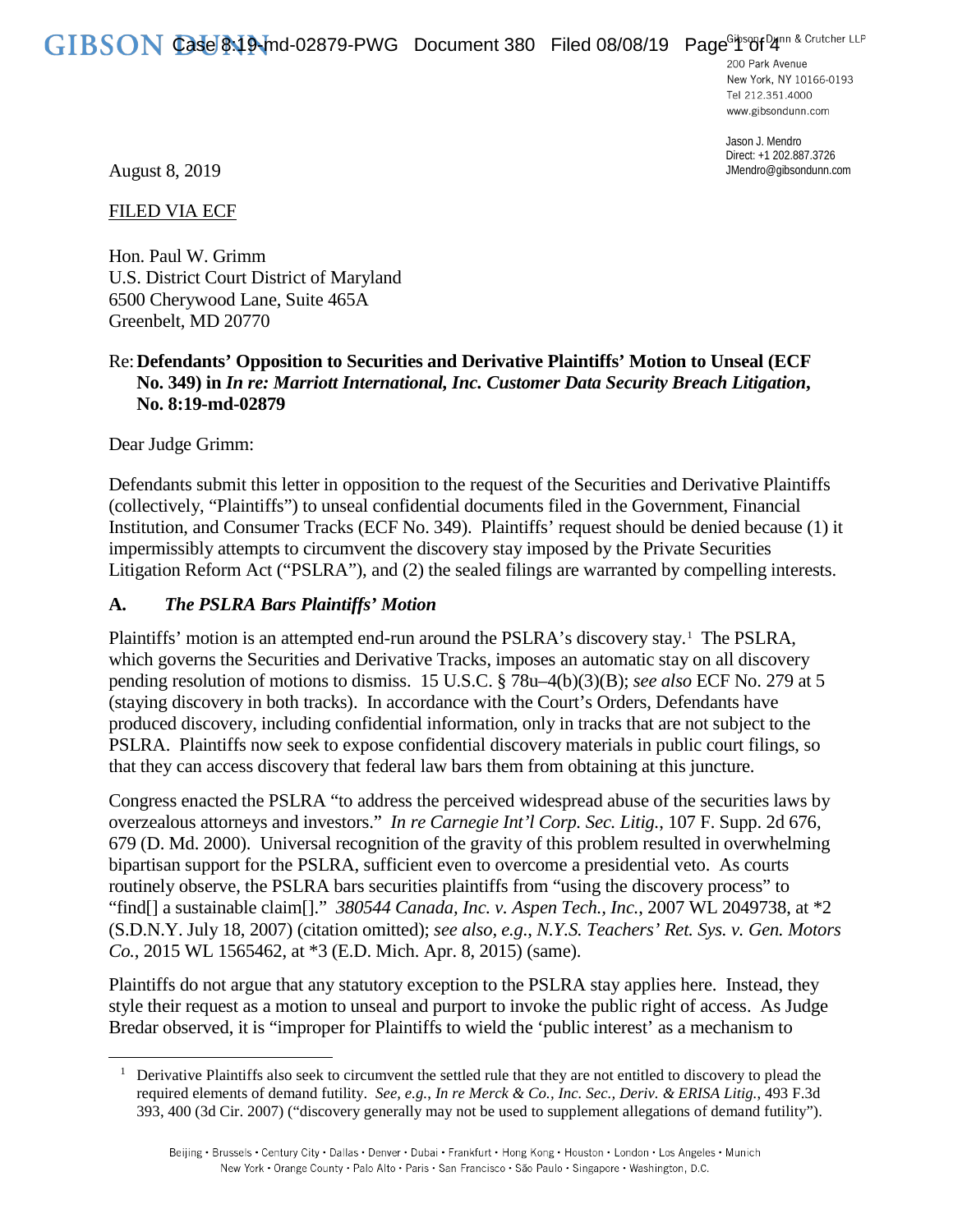Hon. Paul W. Grimm August 8, 2019 Page 2

unravel a confidentiality agreement to which Plaintiffs assented." *Myles v. RENT-A-Ctr., Inc.*, 2016 WL 3077399, at \*3 (D. Md. June 1, 2016). Plaintiffs assented to the Protective Order (ECF No. 271) and Case Management Order #3 (ECF No. 279 at 5), which ordered certain documents to be produced in "all other tracks," but not produced to Plaintiffs during the discovery stay.

This Court should not allow Plaintiffs to evade the PSLRA to glean information that they "might . . . use" in "amending their claims in direct contravention of one of the purposes of the PSLRA." *See In re Am. Funds Sec. Litig.*, 493 F. Supp. 2d 1103, 1106–07 (C.D. Cal. 2007); *see also In re Spectranetics Corp. Sec. Litig.*, 2009 WL 3346611, at \*7 (D. Colo. Oct. 14, 2009) ("Any tactic to achieve discovery solely for . . . drafting a superior complaint through discovered material is rejected under the PSLRA.").

### **B.** *The Sealed Filings Are Appropriate and Necessitated by Compelling Interests*

Even if Plaintiffs seek to unseal materials "for the public at large," rather than for the purpose of "drafting their own amended complaints" (ECF No. 354), the motion should be denied. The public right of access is not absolute and "must be balanced against countervailing considerations supporting confidentiality." *Doe v. Blue Cross Blue Shield*, 103 F. Supp. 2d 856, 857 (D. Md. 2000). Access may be denied when "necessitated by a compelling governmental interest," *Globe Newspaper Co. v. Superior Ct.,* 457 U.S. 596, 606–07 (1982), or by private interests "subject to harm by disclosure," *Robinson v. Bowser*, 2013 WL 3791770, at \*3 n.4 (M.D.N.C. July 19, 2013), so long as the limits on access are narrowly tailored to serve those interests. Here, Defendants' confidentiality designations are necessary and narrowly tailored to serve three compelling interests:

(1) Sealing the information protects it from criminals that could use it to perpetrate "future cyberattacks." (ECF No. 333 ¶ 6.) Disclosure of the sealed information could, for instance, help hackers hone their strategies. *See generally* Decl. Kristin Harding Supp. Def.'s Opp'n Sec. Pls.' Mot. Unseal ("Harding Decl."); *see also, e.g.*, *OneAmerica Fin. Partners, Inc. v. T-Sys. N. Am., Inc.*, 2016 WL 891349, at \*4 (S.D. Ind. Mar. 9, 2016) ("[C]oncerns about hackers and a cyber attack justif[y] sealing information about a company's IT systems."); *In re Google Inc. Gmail Litig.*, 2013 WL 5366963, at \*3 (N.D. Cal. Sept. 25, 2013) (granting motion to seal parts of complaint because "hackers and spammers could use this information to circumvent Google's anti-virus and anti-spam mechanisms").

Plaintiffs dismiss these concerns, arguing that they do not seek information about "current systems in use." (ECF No. 354 at 3.). But Plaintiffs' motion would expose information that poses a risk to systems currently in use. *See, e.g.*, Harding Decl. ¶ 13. And to the limited extent any of the sealed information is stale, it is of minimal value to the public—except perhaps to litigants crafting claims, who already have the information federal law permits them to receive. Moreover, Plaintiffs ignore that hackers (including the one involved here) can gain from a forensic analysis of a cyberattack against an IT system, operational or not. *See id.* ¶¶ 7–12; *see also* Order at 4–5, *In re Yahoo! Inc. Customer Data Sec. Breach Litig*., No. 16-2752 (N.D. Cal. Jan. 3, 2018) (insight into past hacking methods "could be used by cyber-attackers to attempt to again hack Yahoo's systems").

(2) The compelling governmental interest in shielding ongoing investigations requires keeping certain information sealed. *Dish Network L.L.C. v. Sonicview USA, Inc.*, 2009 WL 2224596, at \*7 (S.D. Cal. July 23, 2009) (sealing informant declarations to avoid jeopardizing "pending or yet-to-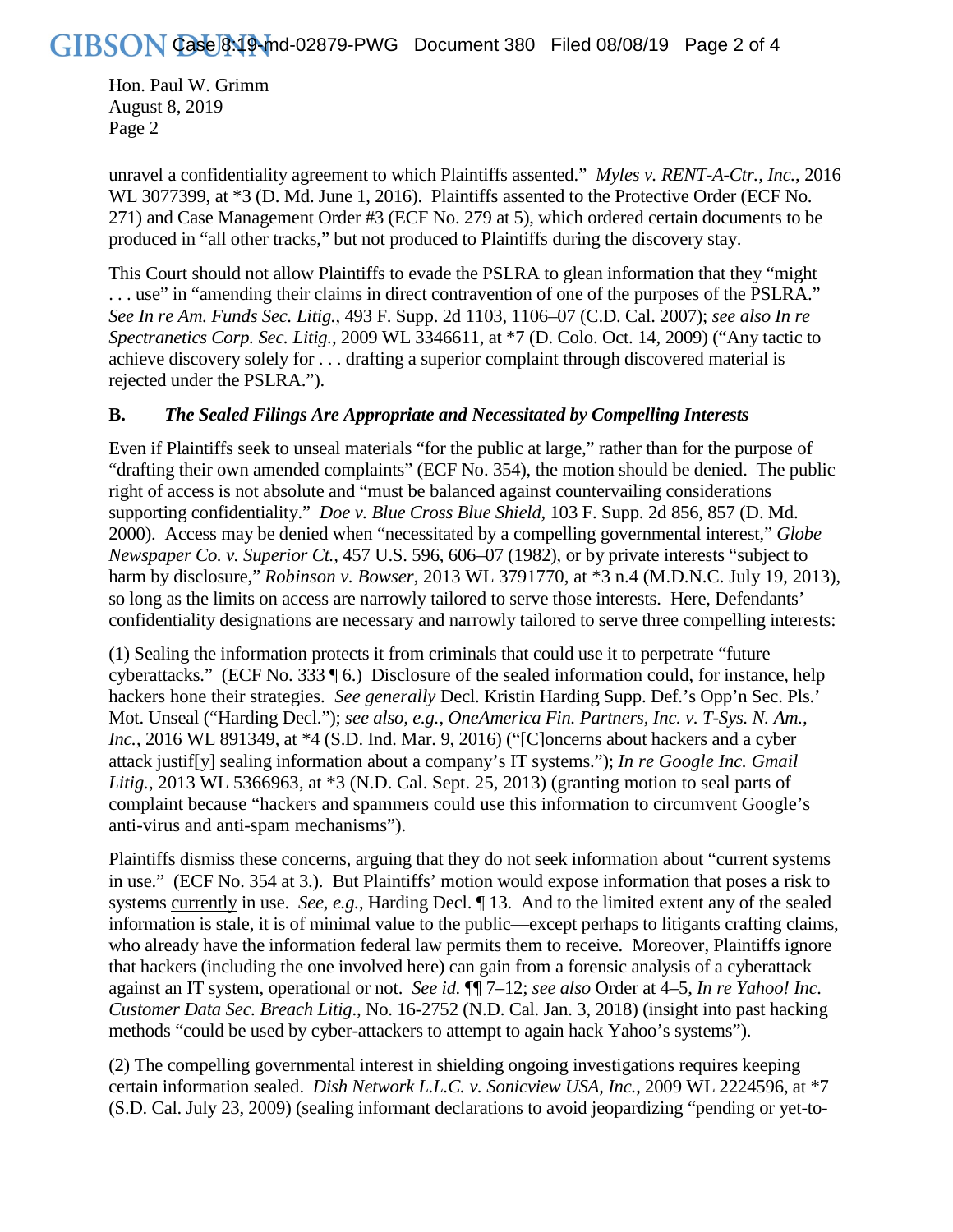## GIBSON Case 8:19-md-02879-PWG Document 380 Filed 08/08/19 Page 3 of 4

Hon. Paul W. Grimm August 8, 2019 Page 3

be-filed cases"); *Hunter v. Heffernan*, 1996 WL 426834, at \*1 (E.D. Pa. July 30, 1996) (sealing materials "disclosure of [which] could well impede and jeopardize an ongoing law enforcement investigation"); *see also* Harding Decl. ¶¶ 10, 13. Plaintiffs offer no substantive response. Instead, they declare that this concern is "unfounded" and vaguely reference "prior data breach cases."<sup>[2](#page-2-0)</sup>

(3) Marriott's concern about offering "competitors[] insight into certain aspects of Marriott's internal business practices" (ECF No. 333 ¶ 6) also justifies filing limited discovery, and information derived therefrom, under seal. *See Maxtena, Inc. v. Marks*, 2013 WL 12328065, at \*3 (D. Md. Mar. 29, 2013) (information is "commercially sensitive" and "merits sealing" if it can cause "competitive harm to the company," reveal "data regarding [its] strategies," or "harm its relationships with" "investors and customers").

Marriott has employed the least restrictive means necessary to safeguard the confidential information. With respect to the materials Plaintiffs seek to unseal (ECF Nos. 294, 328, 352, 331- 1), Marriott "specified individual portions to be redacted" in a manner "narrowly tailored to [these three] compelling interest[s]," "instead of requesting that all of the documents and briefing be sealed in their entirety." *See In re Constellation Energy Grp., Inc. Sec. Litig.*, 2012 WL 1067651, at \*12 (D. Md. Mar. 28, 2012); *see also Young v. United Parcel Servs., Inc.*, 2011 WL 665321, at \*22 (D. Md. Feb. 14, 2011) (granting motion to seal "sensitive corporate data" where motion focused on a narrow category of information), *rev'd on other grounds*, 135 S.Ct. 1338 (2015).[3](#page-2-1) The PFI Report is justifiably sealed in its entirety. *See* Harding Decl. ¶¶ 5–12. Any less restrictive means to protect Marriott's information would be insufficient given that, "it is impossible to predict what information would be most useful for a hacker[.]" *OneAmerica*, 2016 WL 891349, at \*4; *see also Music Grp. Macao Commercial Offshore Ltd. v. Foote*, 2015 WL 3993147, at \*8 (N.D. Cal. June 30, 2015) (sealing in full exhibit that could "pose a threat to Plaintiff's network security").[4](#page-2-2)

Finally, it bears emphasis that Plaintiffs' motion threatens to undermine the efficiency of this multidistrict litigation. Defendants have endeavored in good faith to engage in early discovery, relying on the understanding that their productions would not be used by shareholder plaintiffs in a manner that is contrary to the PSLRA. If Plaintiffs are permitted to evade the restrictions of federal law and obtain confidential discovery material indirectly through productions made to other plaintiffs, then future discovery in all of the tracks will become more complicated.

<span id="page-2-0"></span>Plaintiffs' motion to unseal should be denied.

<sup>&</sup>lt;sup>2</sup> Plaintiffs' citation to Senator Warren's report is puzzling, as the materials released to the public did not include the report, analogous to the PFI Report, issued by the cybersecurity firm that "investigat[ed] the Equifax breach." *See* ECF No. 354 at 3, n.2 (citing www.warren.senate.gov/files/documents/2018\_2\_7\_%20Equifax\_Report.pdf).

<span id="page-2-1"></span> $3$  Marriott recognizes the importance of "explicitly identify[ing] information . . . , and describ[ing] how its release will" cause harm. *Minter v. Wells Fargo Bank, N.A.*, 258 F.R.D. 118, 123 (D. Md. 2009). In brief, Marriott's limited redactions concern: (1) IT and cybersecurity policies, reports, and testing; (2) the Marriott-Starwood acquisition; (3) the breach; (4) the PFI Report; and (5) governmental investigations of the breach. Should the Court require more detail on any of these items than what can be provided in this short submission, Marriott would

<span id="page-2-2"></span>welcome the opportunity to provide it.<br><sup>4</sup> Plaintiffs' reliance on *Zahran v. Trans Union Corp.*, 2002 WL 31010822 (N.D. Ill. Sept. 9, 2002), a case decided more than 13 years ago and before the recent wave of significant data breaches, is misplaced. The premise of *Zahran* has been eschewed in favor of a more prudent view that favors sealing information. *See OneAmerica*, 2016 WL 891349, at \*4.